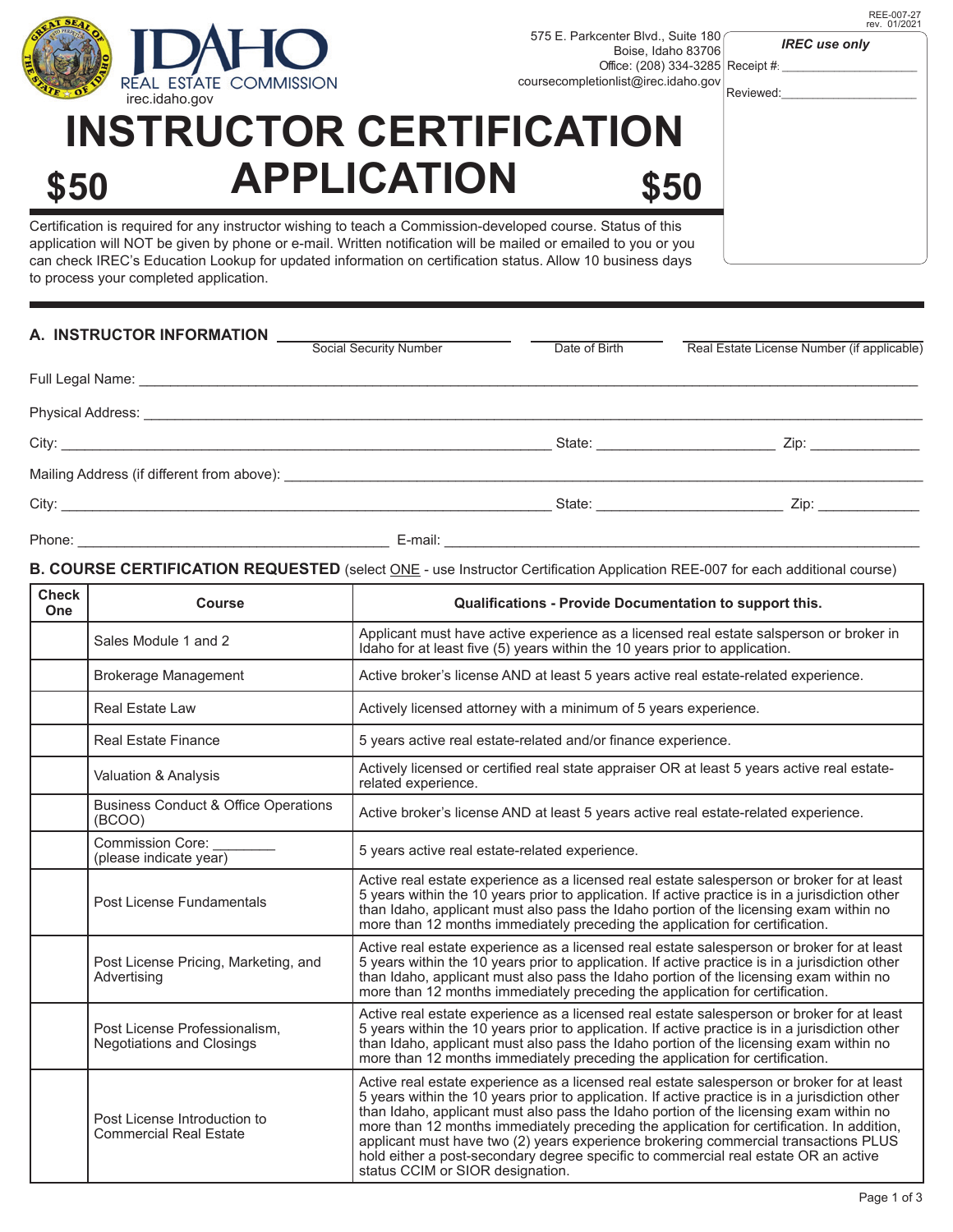**C.** You **MUST** complete the following requirements for the course for which you are requesting certification:

1. **Course Observation.** You must attend the entire course within three (3) years prior to the date of the application in order to get acquainted with the required course materials and the various levels of expertise of adult students in the courses. Attach a copy of your course completion certificate if the course does not appear on your education record.

2. **Pass the Course Final Examination.** You must successfully complete the final course exam, if any, for the most current version of the course in effect on the application date. If not successful on the first attempt, one (1) retake is allowed. Provide the following information:

### **D. TEACHING QUALIFICATIONS** (select at least one from each category)

ADULT LEARNING THEORY (choose one)

|  |  | Attended an IREC Instructor Development Workshop (IDW) during the preceding 2 years |  |  |  |  |
|--|--|-------------------------------------------------------------------------------------|--|--|--|--|
|--|--|-------------------------------------------------------------------------------------|--|--|--|--|

CDEI Certification (Certified Distance Education Instructor)

|  | Other acceptable training in methods for teaching adults (attach documentation to be reviewed for approval) |  |  |  |  |
|--|-------------------------------------------------------------------------------------------------------------|--|--|--|--|
|  |                                                                                                             |  |  |  |  |

#### **AND**

| <b>TEACHING EXPERIENCE</b> (choose one) - You must attach documentation to support this. |  |  |
|------------------------------------------------------------------------------------------|--|--|
|------------------------------------------------------------------------------------------|--|--|

Currently certified to teach by IREC—For instructors seeking certification for subsequent courses who are already<br>certified by IREC to teach, previous student teaching hours may be counted toward the 20% minimum.

| Initial student teaching period - Course:      | ⊣ours: |  |
|------------------------------------------------|--------|--|
| Supplemental student teaching period - Course: | Hours  |  |

**E.** Have you ever had a real estate or other professional or occupational license suspended or revoked for disciplinary reasons or been refused a renewal of a license issued by any state or jurisdiction?

NO YES **(attach explanation and copy of final order/judgment)**

 Have you ever been convicted, issued any fine, placed on probation, received a withheld judgment, or completed any sentence of confinement for or on account of ANY felony or a misdemeanor involving fraud, misrepresentation, or dishonest or dishonorable dealing in a court of proper jurisdiction? ("Convicted" means a plea of *nolo contendere* or guilty, a jury verdict of guilty or a court decision of guilt, whether or not a judgment or sentence has been imposed, withheld or suspended.)

NO YES **(attach explanation and copy of final order/judgment)**

- **F. Course Materials** (check one) please indicate which format you would like the course materials provided to you. CD/DVD Thumbdrive (must provide your own) One Drive
- **G.** Are you a military service member veteran?  $\Box$  NO  $\Box$  YES
- **H.** Are you or your spouse on active military duty? ◯ NO ◯ YES (Fill out form REE-010 and attach)

#### **I. REQUIRED ATTACHMENTS - INCOMPLETE APPLICATIONS WILL BE IMMEDIATELY RETURNED WITHOUT PROCESSING.**

| <b>CHECKLIST</b> | <b>REQUIRED ATTACHMENTS</b>                                                                                                                                                                                                              | <b>IREC USE</b><br><b>ONLY</b> |
|------------------|------------------------------------------------------------------------------------------------------------------------------------------------------------------------------------------------------------------------------------------|--------------------------------|
|                  | \$50 non-refundable fee for instructor certification for one (1) course (check or credit card<br>authorization form)                                                                                                                     |                                |
|                  | Documentation of real estate-related experience, licensure, or other qualifications. The definition<br>of real estate-related experience can be found in the Education & Certification Policy on the<br>Commission's website (Section B) |                                |
|                  | Documentation of completing course observation requirement and passing final course exam<br>(Section C)                                                                                                                                  |                                |
|                  | Proof of adult learning theory and teaching experience (Section D)                                                                                                                                                                       |                                |
|                  | Explanation and copy of final order/opinion/judgment, if applicable (Section E)                                                                                                                                                          |                                |
|                  | Copy of driver's license or other government-issued document showing full legal name                                                                                                                                                     |                                |